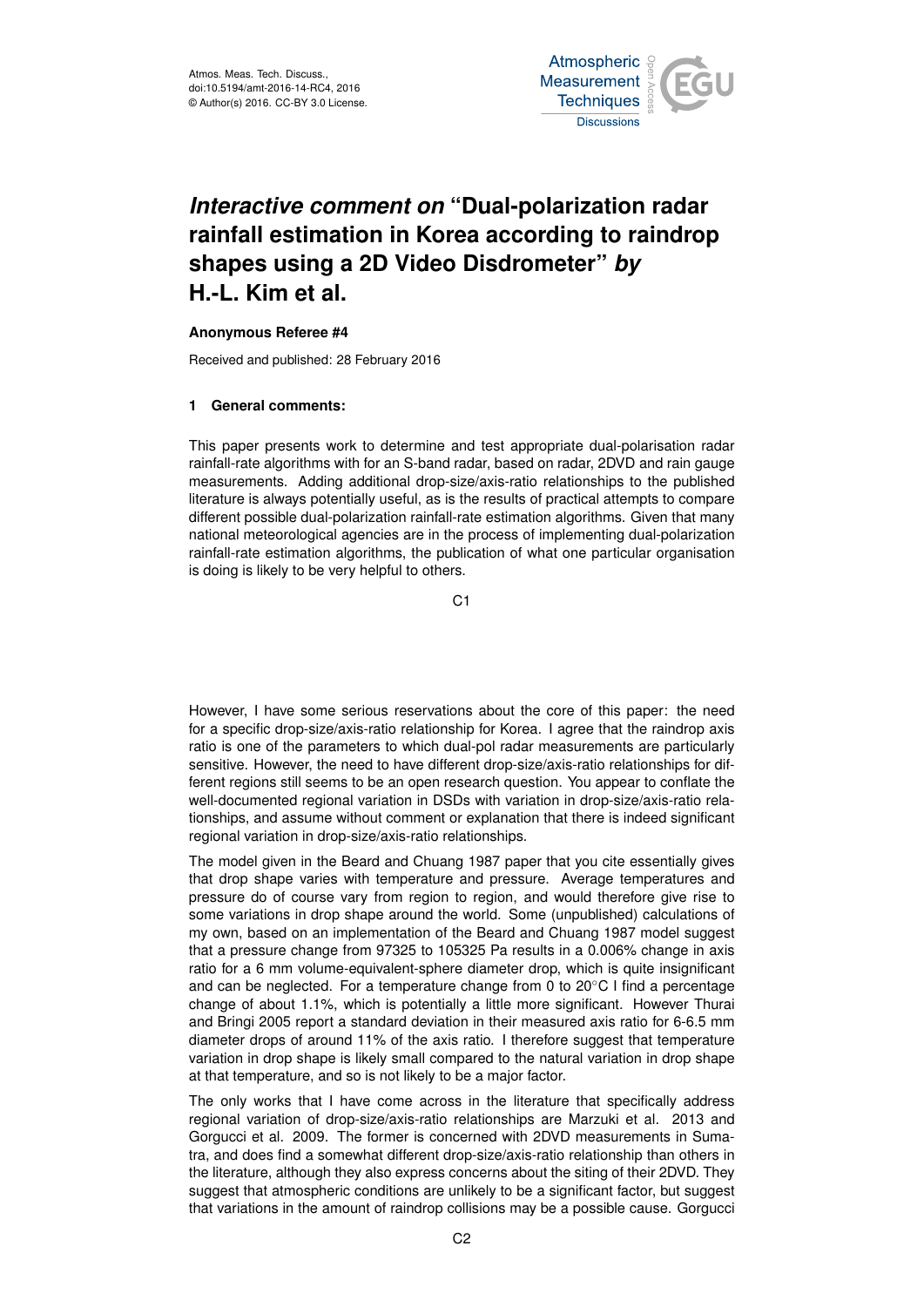et al. 2009 present a method for determining drop-size/axis-ratio relationships from radar measurements, and report similar relationships from Brazil and Italy, but a different relationship for Florida (albeit all in line with other, previously reported values in the literature), but I don't think their results could be taken as definitive. They also suggest drop collision and the resultant oscillations as a possible source of the variability.

Additionally, the work of Thurai and Bringi 2005 was carried out under very controlled conditions, with careful repeated calibrations of the 2DVD. I am concerned that a subset of a year's worth of data under less controlled conditions (especially for wind speed and calibration) is unlikely to be as accurate as Thurai and Bringi's work and that, whilst it is possible that a notably different drop-size/axis-ratio relationship exists in Korea, the measurements here may not be sufficiently good as to be able to prove it. I would also point out that in Thurai and Bringi 2005 and Thurai et al. 2007 a significant amount of effort in to explaining their calibration and interpretation of the 2DVD measurements made, aspects that you cover in a lot less detail.

At the moment, whilst you see clear benefits to your new relationship when comparing (what I take to be) purely 2DVD derived parameters (table 3), you see very little improvement in the actual radar measured values (table 4), which suggests to me that the different axis ratio is either not different enough to be significant, or that the measured difference is at least partly an artefact of the 2DVD data and not fully representative of the real rain. The very small improvement that you do see may be down to deriving the relationship for these rain events at the disdrometer, and then carrying out the evaluation on the same dataset.

I think there are two possible options here. The first is to provide a robust analysis demonstrating that you believe your measurement values to be accurate to a level that proves that the axis ratios that you have determined are accurate to a level that allows significant differentiation from the other axes ratios in the literature (of course, assuming that is the case). This would also require a significant beefing up of your explanation of how you determine axes ratios from the 2DVD data, or at least the

C3

uncertainties associated with that. You would also need to provide more motivation for the regional variability of the relationship - references, possible mechanisms for the variability, etc. A positive demonstration of significant regional variation in dropsize/axis-ratio relationships would in my opinion be a very interesting result.

Alternatively, you could treat the measured axis ratio relationship more as a slight variation of of those already in the literature (it is very close). You could then focus the paper more on the dual-polarisation algorithms being developed and deployed in Korea - information on what a national meteorological organisation is implementing is in my opinion interesting and worthy of publication in its own right.

## **2 Specific comments:**

Page 2, line 29: I don't agree that "[t]he raindrop shape is defined by the shape-size relationship of a raindrop". The shape is rather defined by interactions between the drop and the atmosphere (and other drops). However, the average shape of a raindrop can be inferred from its size.

Section 2.1: Additional information about the siting of the 2DVD should be given here: things like closeness to buildings could be significant.

Page 5, line 1: You say that you use the 0.0° elevation "to avoid effects from beam blocking and ground echoes". Surely that would be further reduced by using the 1.6° elevation data? You should say why you opted for 0.0 $^{\circ}$  rather than 1.6 $^{\circ}$  (to have measurements as close as possible in space to the 2DVD?).

Figure 3: You seem to be showing some of the best available cases. Better might be to show a representative sample, including some of the best and some of the worst.

Section 3.2: You should give more information on the dataset you were working with here. What size of diameter bins were you using, what was the minimum number of